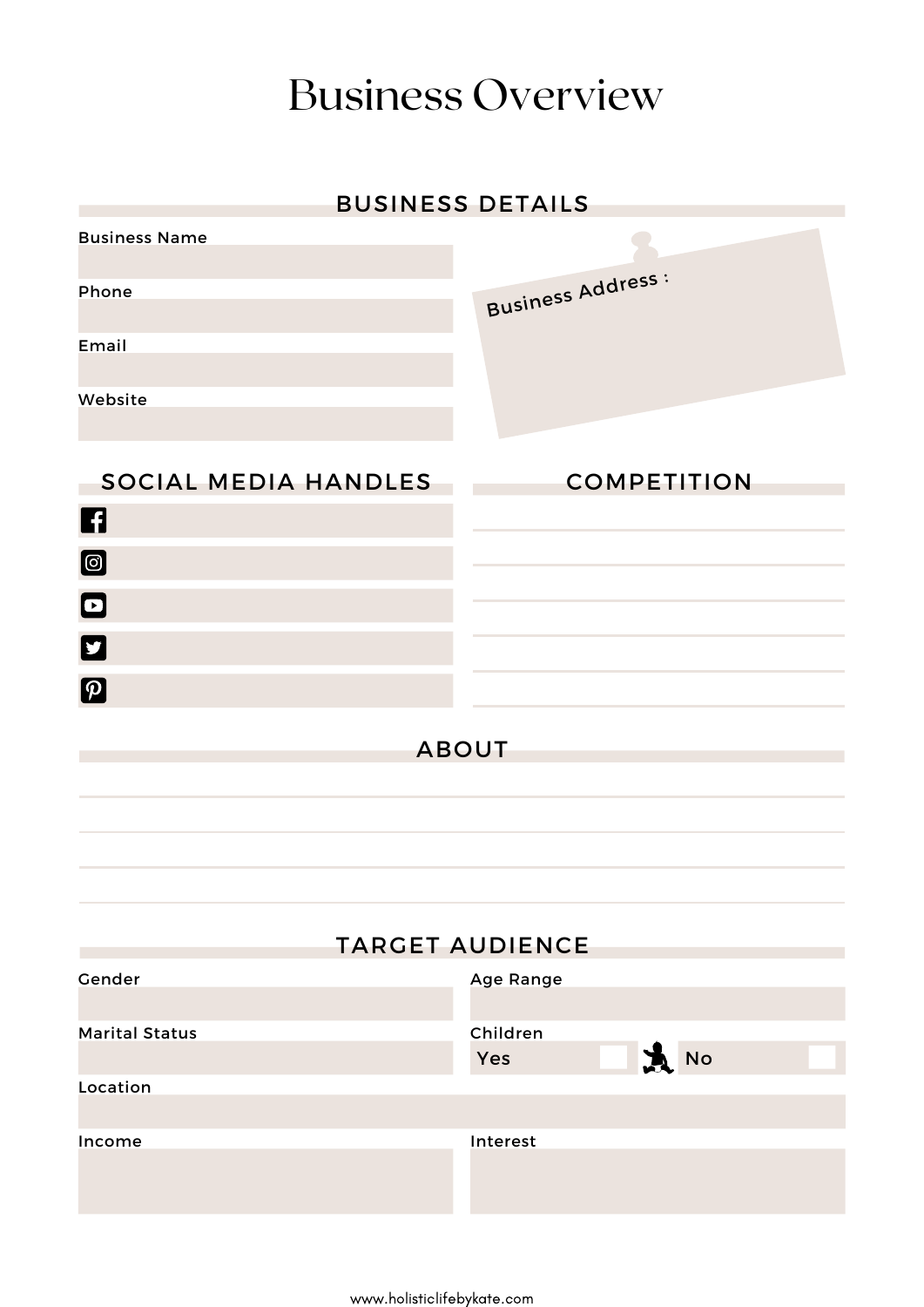### Monthly Content Planner

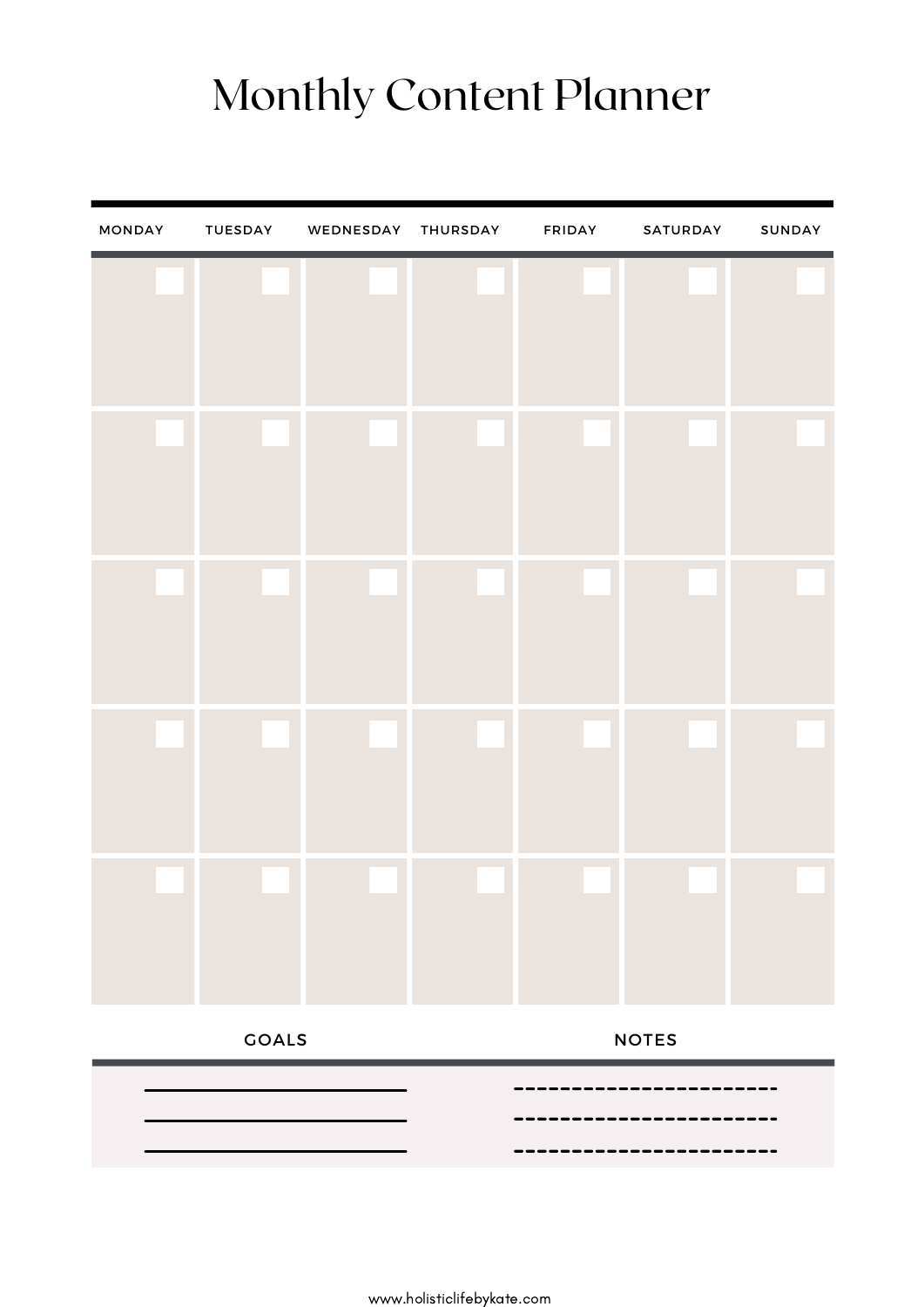#### **Weekly Content Planner**

#### This Month's Topic Ideas

| <br> |
|------|
|      |
|      |
|      |
|      |
|      |
|      |
|      |
|      |
|      |
|      |

#### Finalized Content Titles:

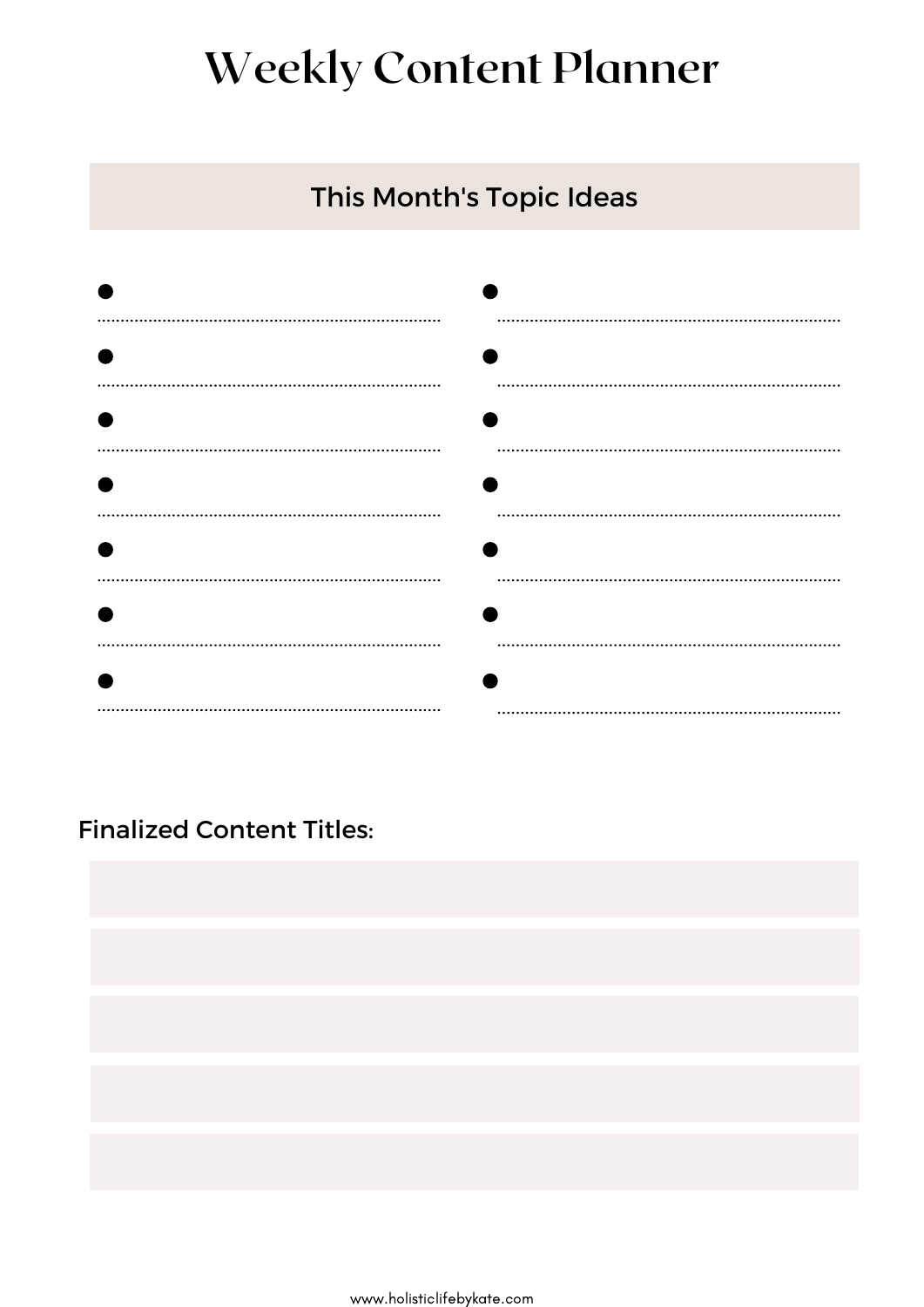### List Of Contents

| core topic posts | frequency                            |
|------------------|--------------------------------------|
|                  | <b>Daily</b><br>Weekly<br>Monthly    |
| lifestyle posts  | frequency                            |
|                  | <b>Daily</b><br>Weekly<br>Monthly    |
| specific posts   | frequency                            |
|                  | Daily<br>$\Box$<br>Weekly<br>Monthly |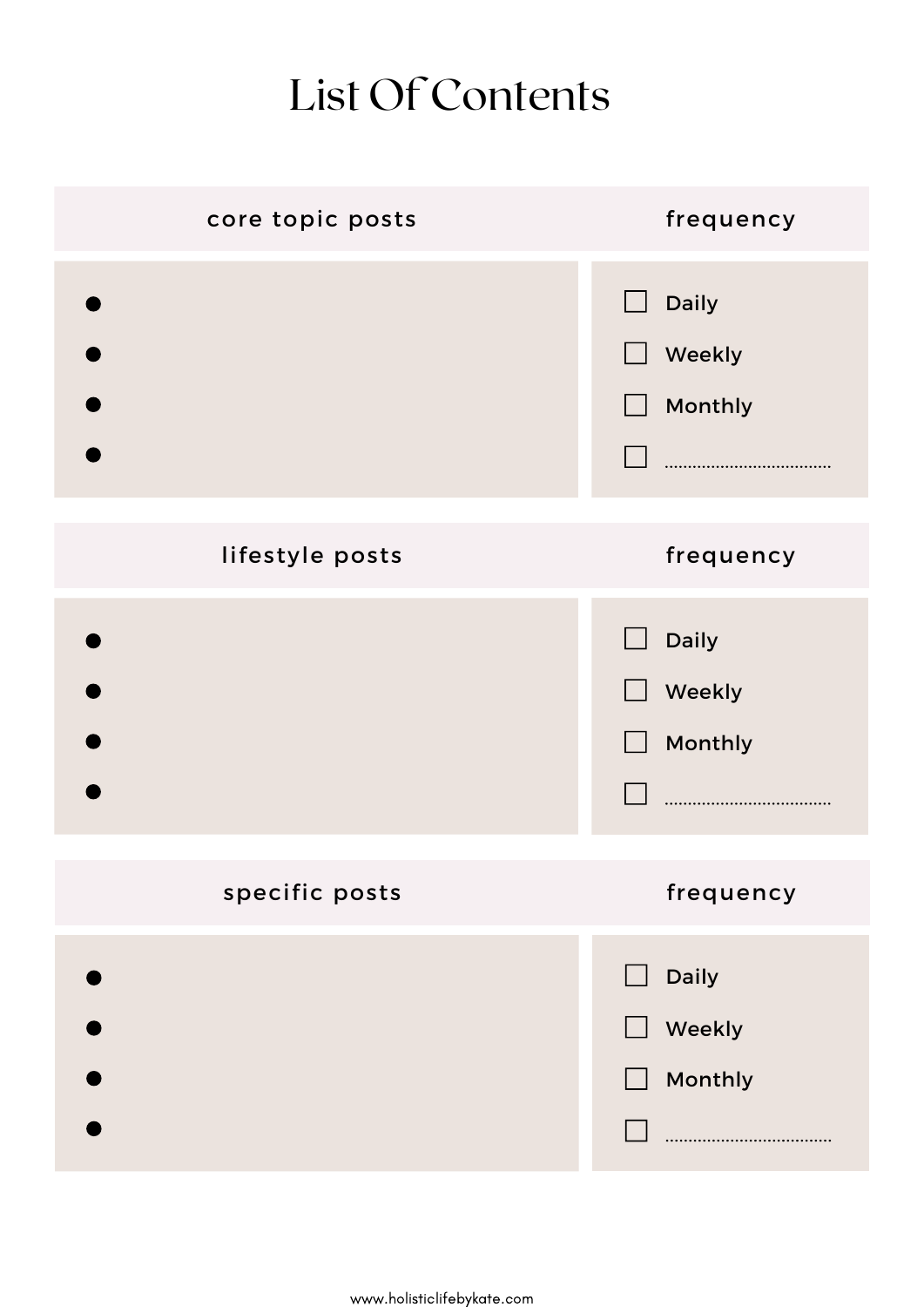### My Year Goals

#### **YEAR:**

| YEAR GOALS                    |            | <b>MONTH BY MONTH</b> |            |
|-------------------------------|------------|-----------------------|------------|
| $\mathbf{1.}$                 | <b>JAN</b> | <b>FEB</b>            | <b>MAR</b> |
| 2. $\qquad \qquad$            |            |                       |            |
| $\overline{4.}$               | <b>APR</b> | <b>MAY</b>            | <b>JUN</b> |
|                               |            |                       |            |
| $6.$ $\overline{\phantom{a}}$ | <b>JUL</b> | <b>AUG</b>            | <b>SEP</b> |
| 7.                            |            |                       |            |
| 8.                            |            |                       |            |
| 9.                            | <b>OCT</b> | <b>NOV</b>            | <b>DEC</b> |
| 10.                           |            |                       |            |
|                               |            |                       |            |

Notes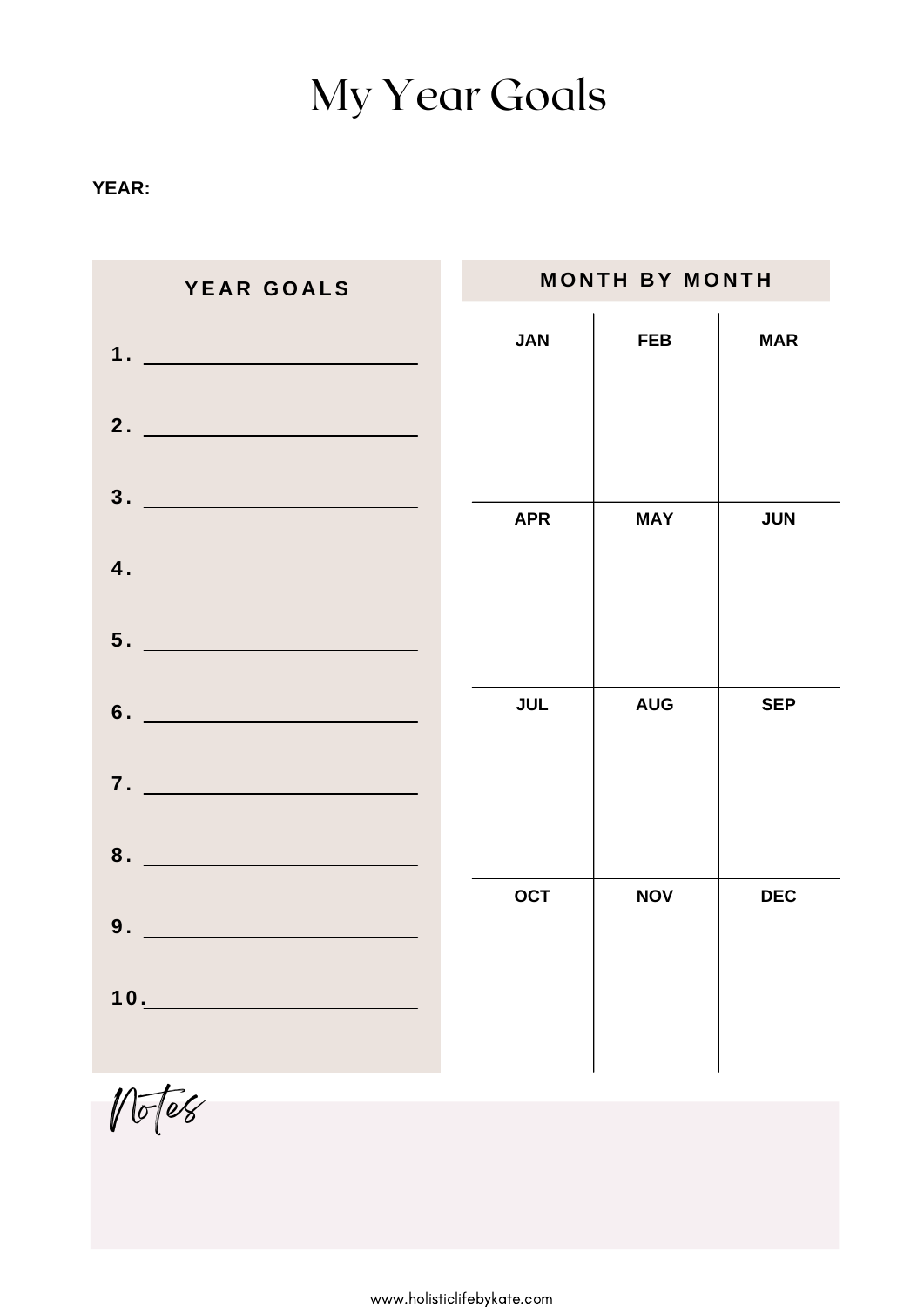### Monthly Goal Tracker

| MY GOAL: |                                 |            |                                                                              | YEAR:  |  |
|----------|---------------------------------|------------|------------------------------------------------------------------------------|--------|--|
|          |                                 |            | $\Box$ MON $\Box$ TUE $\Box$ WED $\Box$ THU $\Box$ FRI $\Box$ SAT $\Box$ SUN |        |  |
|          |                                 |            |                                                                              |        |  |
|          |                                 |            |                                                                              |        |  |
|          |                                 |            |                                                                              |        |  |
|          |                                 |            |                                                                              |        |  |
|          |                                 |            |                                                                              |        |  |
|          |                                 |            |                                                                              |        |  |
|          |                                 |            |                                                                              |        |  |
|          |                                 |            |                                                                              |        |  |
|          |                                 |            |                                                                              |        |  |
|          |                                 |            |                                                                              |        |  |
|          |                                 |            |                                                                              |        |  |
|          |                                 |            |                                                                              |        |  |
|          |                                 |            |                                                                              |        |  |
|          |                                 |            |                                                                              |        |  |
|          |                                 |            |                                                                              |        |  |
|          |                                 |            |                                                                              |        |  |
|          |                                 |            |                                                                              |        |  |
|          |                                 |            | PROGRESS TRACKER REWARDS                                                     |        |  |
|          |                                 |            |                                                                              | $\Box$ |  |
|          | $\mathsf{O}$<br>$5\phantom{.0}$ | $0\quad 5$ | $1$ 1 2 2 3<br>0 5 0                                                         | $\Box$ |  |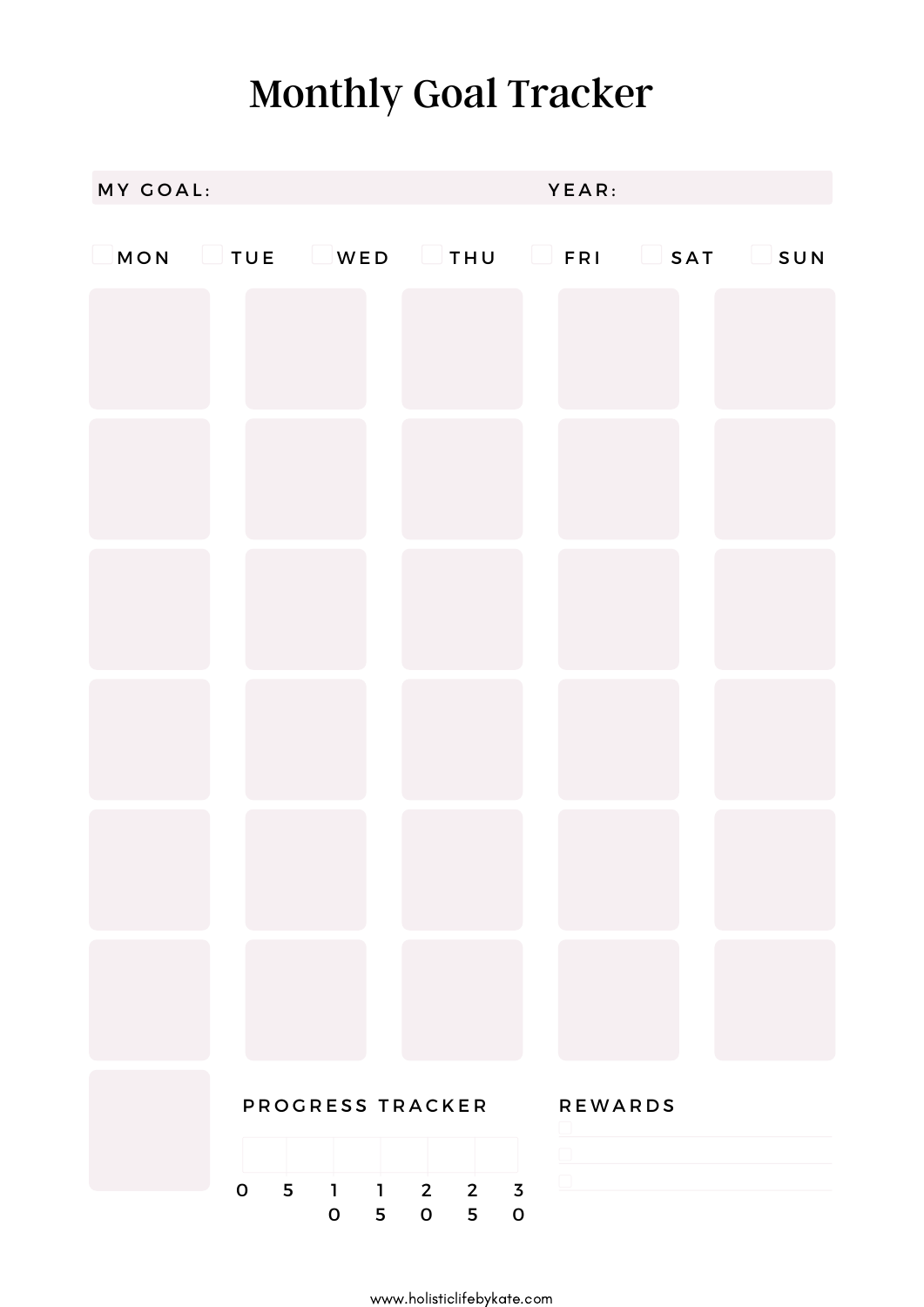### **Social Media Posts Planner**

|                        | <b>Post Information</b> |                  |        |
|------------------------|-------------------------|------------------|--------|
| <b>Post Title:</b>     |                         |                  |        |
| Topic:                 |                         | Purpose:         |        |
| Caption:               |                         | Hashtags:        |        |
| <b>Call to Action:</b> |                         |                  |        |
|                        | <b>Checklist</b>        |                  |        |
| Design                 | Caption                 | $\Box$ Scheduled | Posted |
| Notes:                 |                         |                  |        |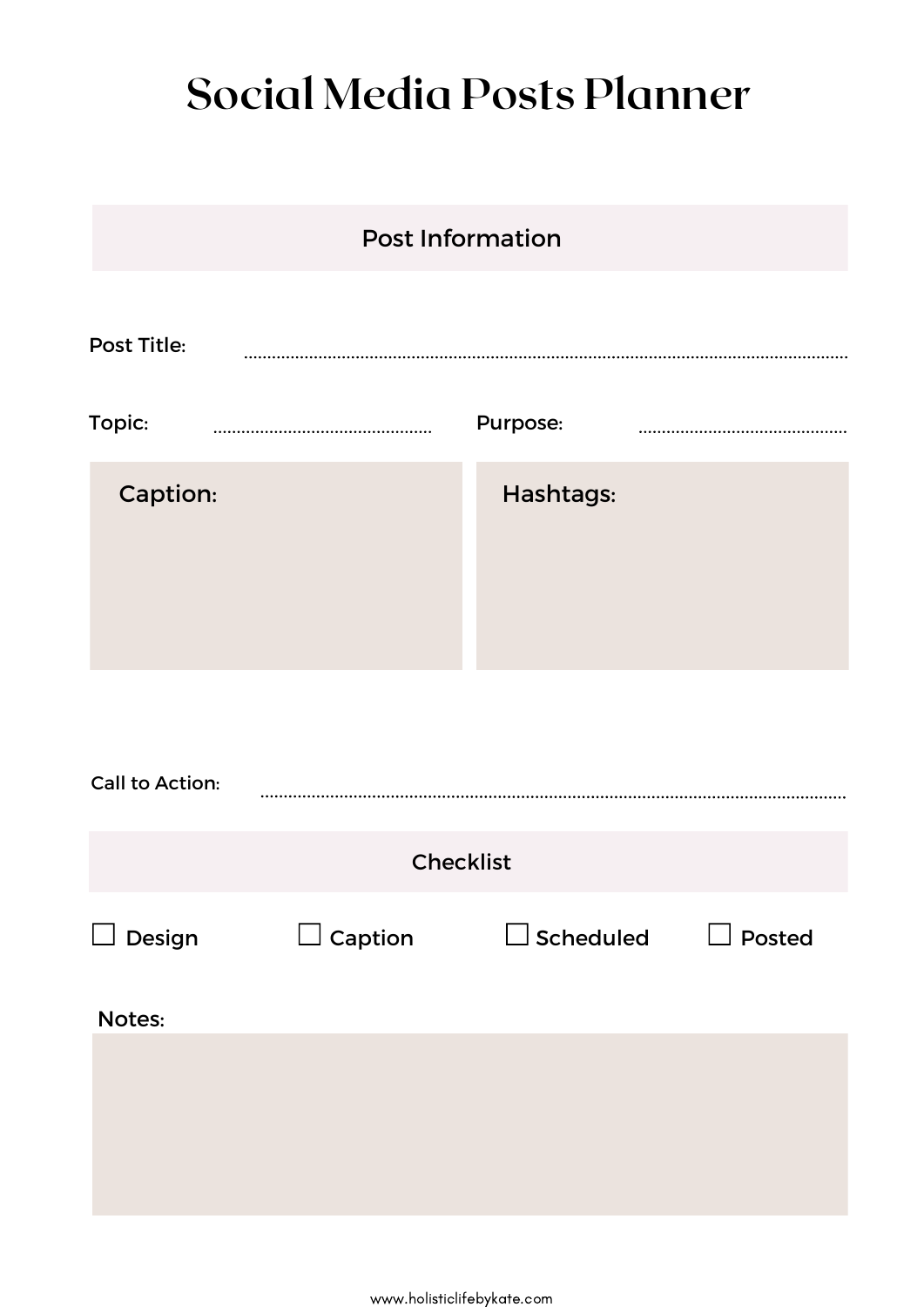#### **30 days social media** content challenge -example

| <b>Business</b> | Team                  | Personal          | Product            | <b>Story Behind</b> |
|-----------------|-----------------------|-------------------|--------------------|---------------------|
| Introduction    | Introduction          | Insight           | Promotion          | the Brand           |
| Quick           | <b>Customers</b>      | Create            | Motivational       | Fun                 |
| Tip             | <b>Testimonials</b>   | a Poll            | Post               | <b>Facts</b>        |
| Question &      | <b>Virtual Events</b> | Curated           | <b>Blog</b>        | <b>Educational</b>  |
| Answer          |                       | Content           | Post               | Post                |
| Helpful         | <b>Behind the</b>     | <b>Share</b>      | Promote            | <b>Free Shout-</b>  |
| Tip             | <b>Scenes</b>         | <b>Newsletter</b> | <b>Newsletter</b>  | out                 |
| Share a         | Product               | Career            | Offer a            | Engaging            |
| Tutorial        | Promotion             | Throwback         | Freebie            | Post                |
| Inspirational   | <b>Business</b>       | <b>Exclusive</b>  | <b>Customer of</b> | <b>Thank You</b>    |
| Quote           | <b>Tips</b>           | Promotion         | the Month          | <b>Followers</b>    |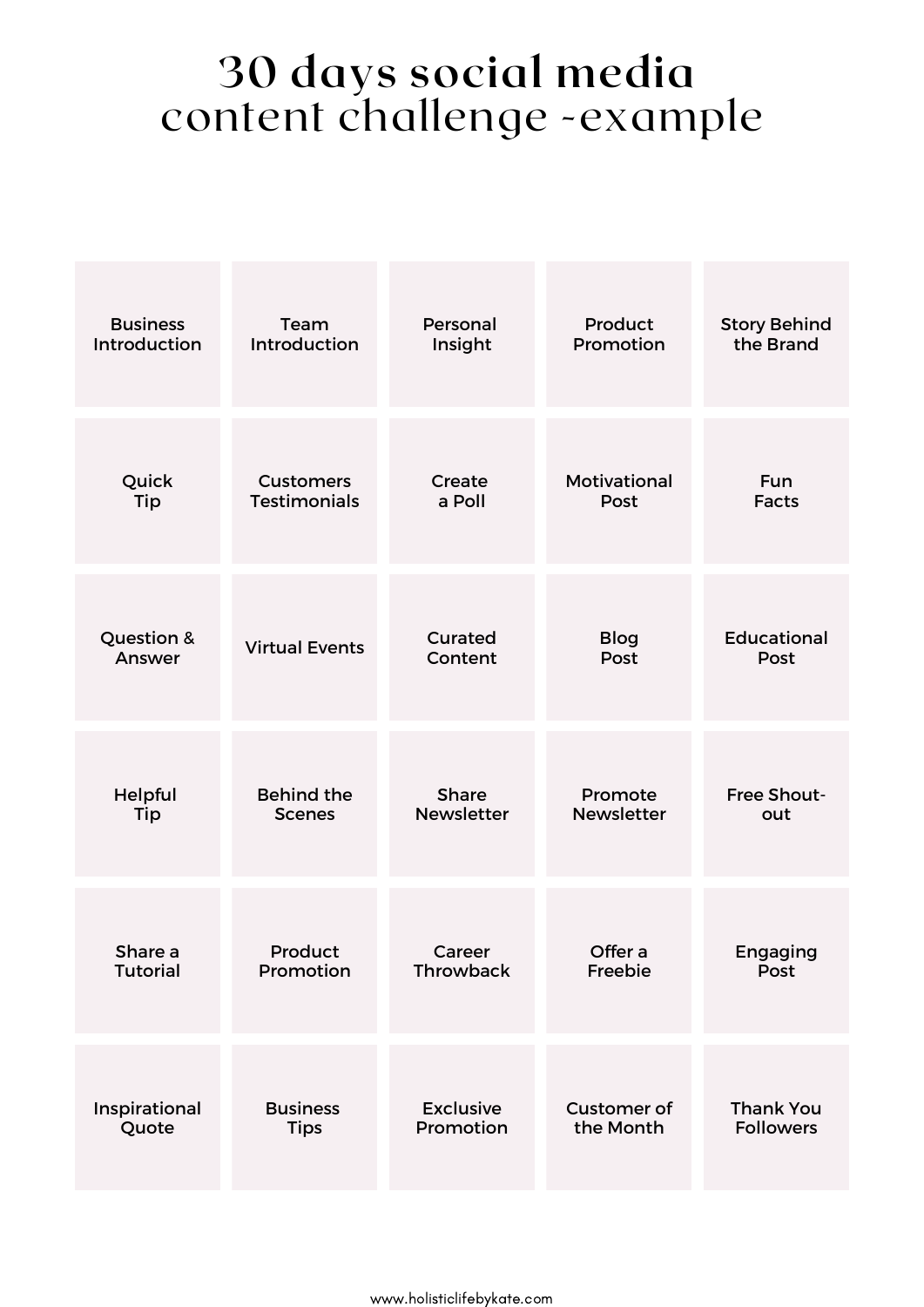#### **30 days social media** content challenge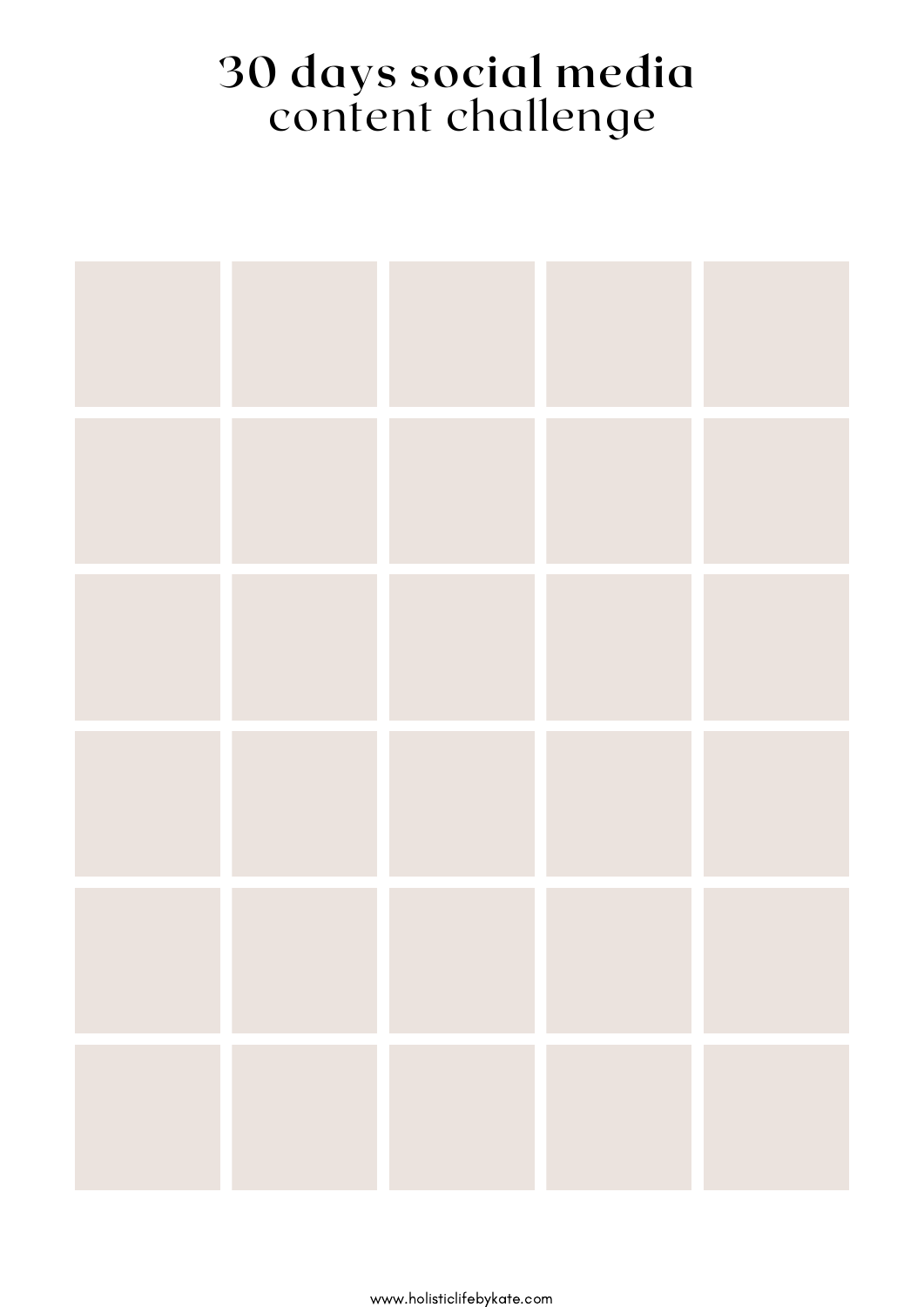#### Password Tracker

| $\bigoplus$      | Website -         |               |           |
|------------------|-------------------|---------------|-----------|
| $\blacktriangle$ | <b>Username -</b> | $\mathscr{I}$ | Notes -   |
| $\bullet$        | Password -        |               |           |
| $\bigoplus$      | Website -         |               |           |
| $\blacktriangle$ | <b>Username -</b> | I             | Notes -   |
| $\bullet$        | Password -        |               |           |
| $\bigoplus$      | Website -         |               |           |
| $\blacktriangle$ | Username -        | $\mathscr{I}$ | Notes -   |
| $\bullet$        | Password -        |               |           |
| $\bigoplus$      | Website -         |               |           |
| $\blacktriangle$ | Username -        | I             | Notes -   |
| $\bullet$        | Password -        |               |           |
| $\bigoplus$      | Website -         |               |           |
| $\blacktriangle$ | Username -        | I             | Notes -   |
| $\bullet$        | Password -        |               |           |
| $\bigoplus$      | Website -         |               |           |
| $\blacktriangle$ | Username -        | I             | Notes -   |
| $\bullet$        | Password -        |               |           |
| $\bigoplus$      | Website -         |               |           |
| $\blacktriangle$ | <b>Username -</b> |               | / Notes - |
| $\bullet$        | Password -        |               |           |
| $\bigoplus$      | Website -         |               |           |
| $\blacktriangle$ | Username -        | $\mathscr{I}$ | Notes -   |
| $\bullet$        | Password -        |               |           |
| $\bigoplus$      | Website -         |               |           |
| $\blacktriangle$ | Username -        | I             | Notes -   |
| $\bullet$        | Password -        |               |           |
| $\bigoplus$      | Website -         |               |           |
| 2                | Username -        | I             | Notes -   |
| $\bullet$        | Password -        |               |           |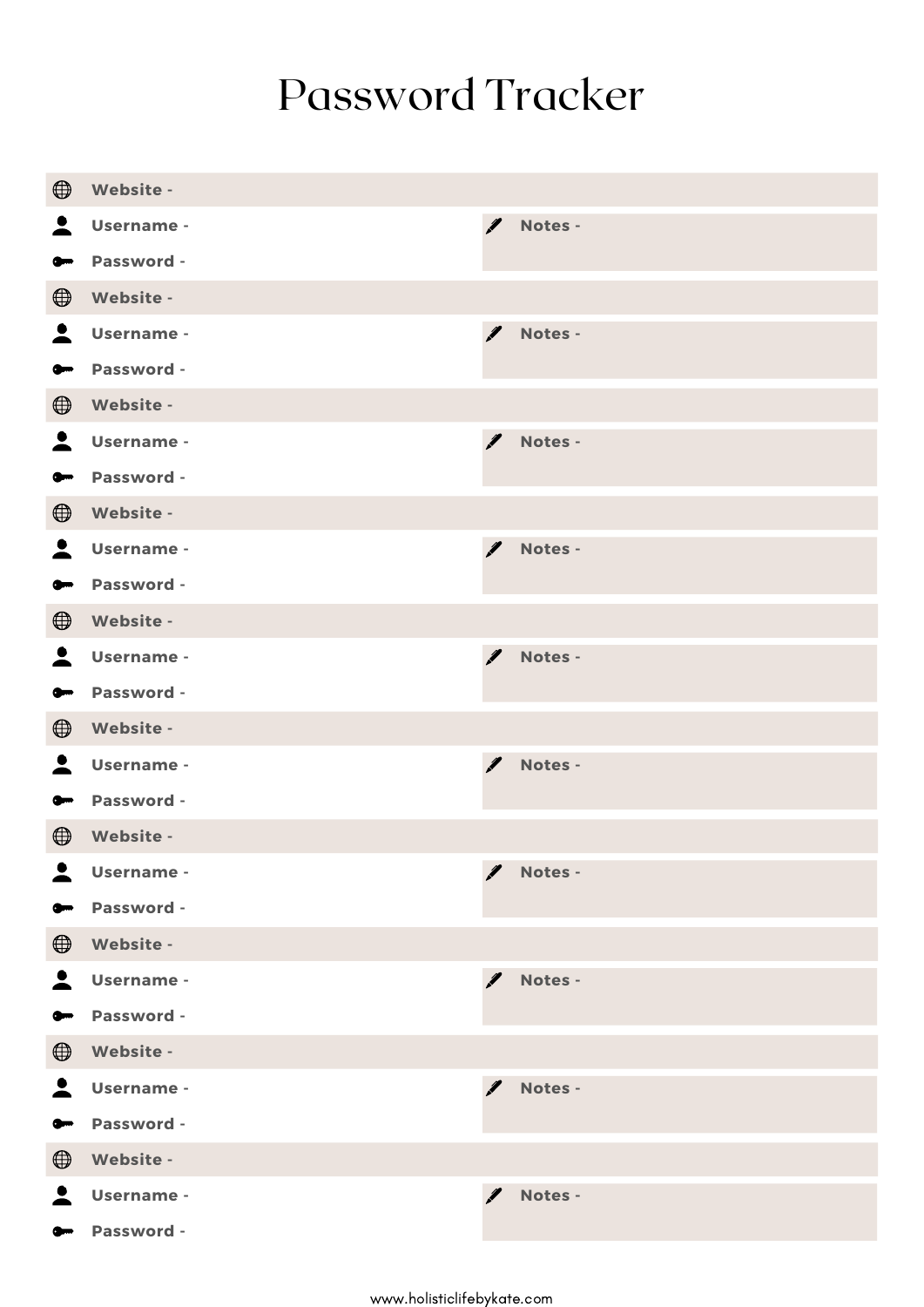## Instagram Engagement Tracker

|                     | Date:                                                                                                                                   | <b>WEEK</b>  |                |                         |   |   |
|---------------------|-----------------------------------------------------------------------------------------------------------------------------------------|--------------|----------------|-------------------------|---|---|
|                     |                                                                                                                                         | $\mathbf{I}$ | $\overline{2}$ | $\overline{\mathbf{3}}$ | 4 | 5 |
|                     |                                                                                                                                         |              |                |                         |   |   |
|                     |                                                                                                                                         |              |                |                         |   |   |
|                     | # Of Posts Published                                                                                                                    |              |                |                         |   |   |
|                     | <b>Total Likes</b>                                                                                                                      |              |                |                         |   |   |
|                     | $\frac{5}{\frac{5}{\alpha}}$ Total Comments                                                                                             |              |                |                         |   |   |
|                     | <b>Total Saves</b>                                                                                                                      |              |                |                         |   |   |
|                     | <b>Total Shares</b>                                                                                                                     |              |                |                         |   |   |
|                     | <b>Argentis</b><br><b>Argentism</b><br><b>Argentism</b><br><b>Argentism</b><br><b>Argentism</b><br><b>Argentism</b><br><b>Argentism</b> |              |                |                         |   |   |
|                     |                                                                                                                                         |              |                |                         |   |   |
|                     | <b>Profile Visits</b>                                                                                                                   |              |                |                         |   |   |
| <b>INTERACTIONS</b> | <b>Website Clicks</b>                                                                                                                   |              |                |                         |   |   |
|                     | <b>Emails</b>                                                                                                                           |              |                |                         |   |   |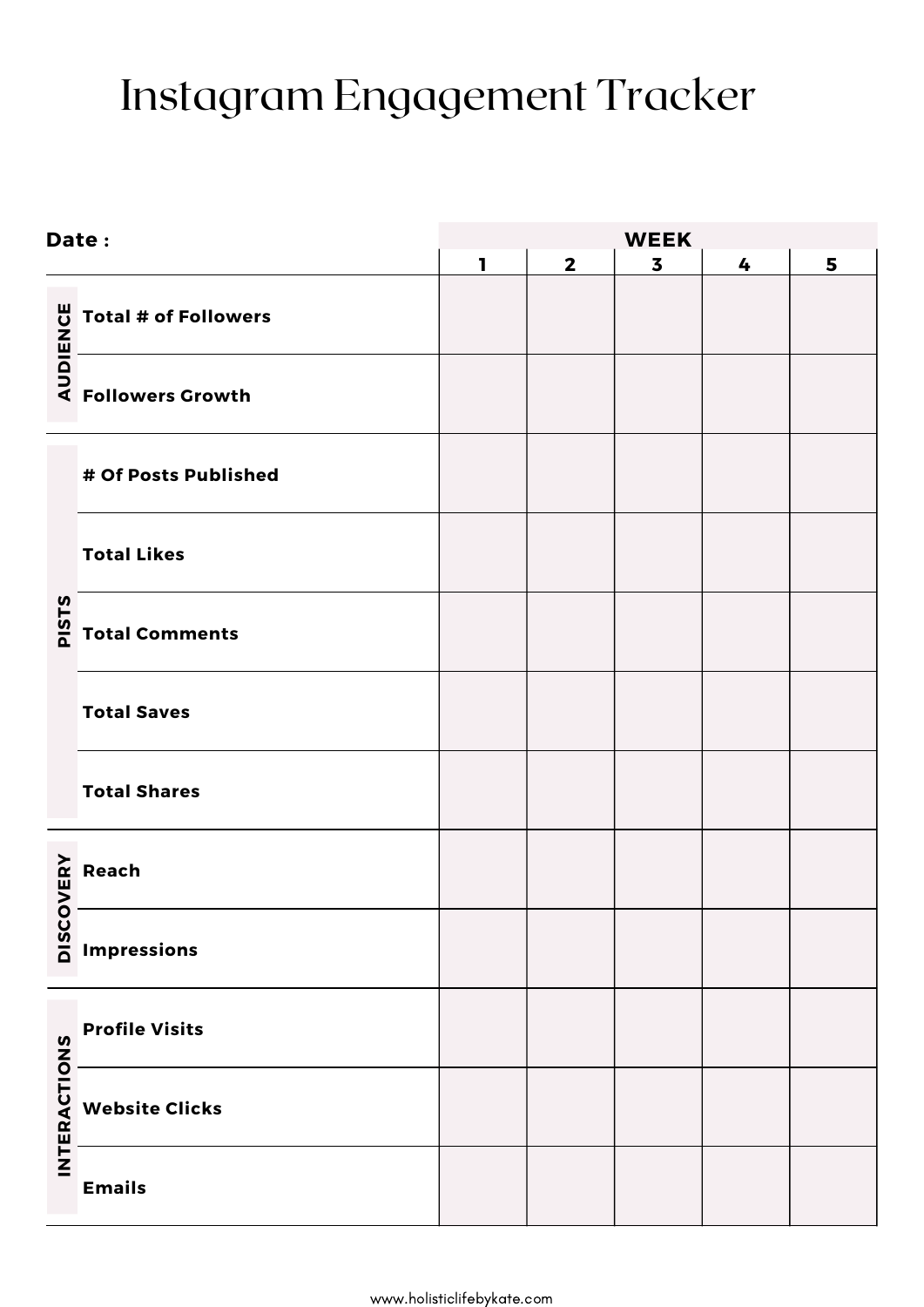#### Follower Tracker

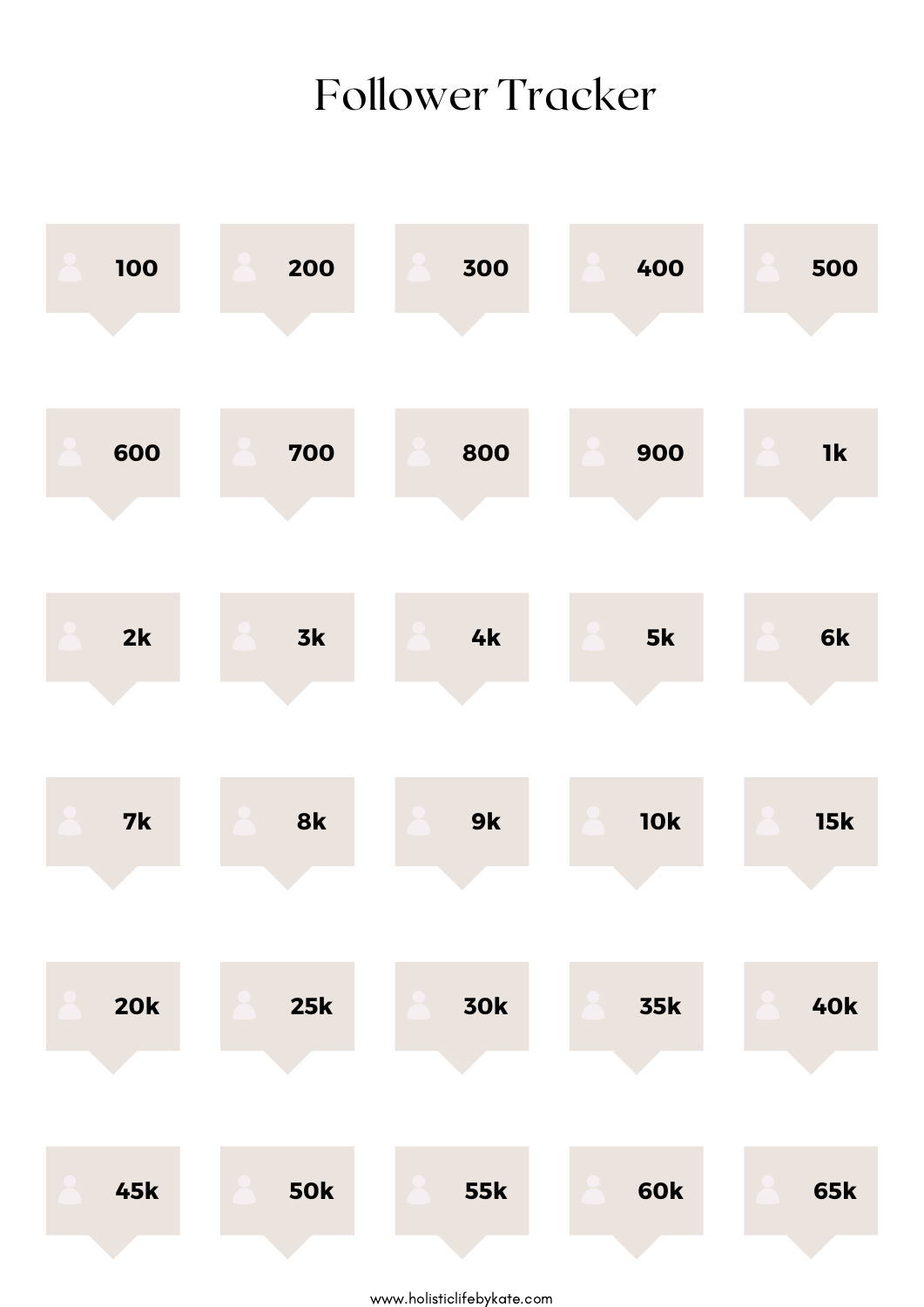# **Posting Schedule**

| <b>Best Day To Post -</b>   |       |           |           |           |           |               |
|-----------------------------|-------|-----------|-----------|-----------|-----------|---------------|
| MO                          | TU    | <b>WE</b> | TH        | <b>FR</b> | <b>SA</b> | SU            |
| <b>Best Times To Post -</b> |       |           |           |           |           |               |
| 8 am                        | 12 pm |           | 2 pm      | 5 pm      |           | 8 pm          |
|                             |       |           |           |           |           |               |
| <b>Best Day To Post -</b>   |       |           |           |           |           |               |
| <b>MO</b>                   | TU    | <b>WE</b> | TH        | <b>FR</b> | <b>SA</b> | SU            |
| <b>Best Times To Post -</b> |       |           |           |           |           |               |
| 8 am                        | 12 pm |           | 2 pm      | 5 pm      |           | 8 pm          |
|                             |       |           |           |           |           |               |
| <b>Best Day To Post -</b>   |       |           |           |           |           |               |
| MO                          | TU    | WE        | TH        | <b>FR</b> | <b>SA</b> | SU            |
| <b>Best Times To Post -</b> |       |           |           |           |           |               |
| 8 am                        | 12 pm |           | 2 pm      | 5 pm      |           | 8 pm          |
|                             |       |           |           |           |           |               |
| <b>Best Day To Post -</b>   |       |           |           |           |           |               |
| MO                          | TU    | WE        | <b>TH</b> | <b>FR</b> | SA        | $\textsf{SU}$ |
| <b>Best Times To Post -</b> |       |           |           |           |           |               |
| 8 am                        | 12 pm |           | 2 pm      | 5 pm      |           | 8 pm          |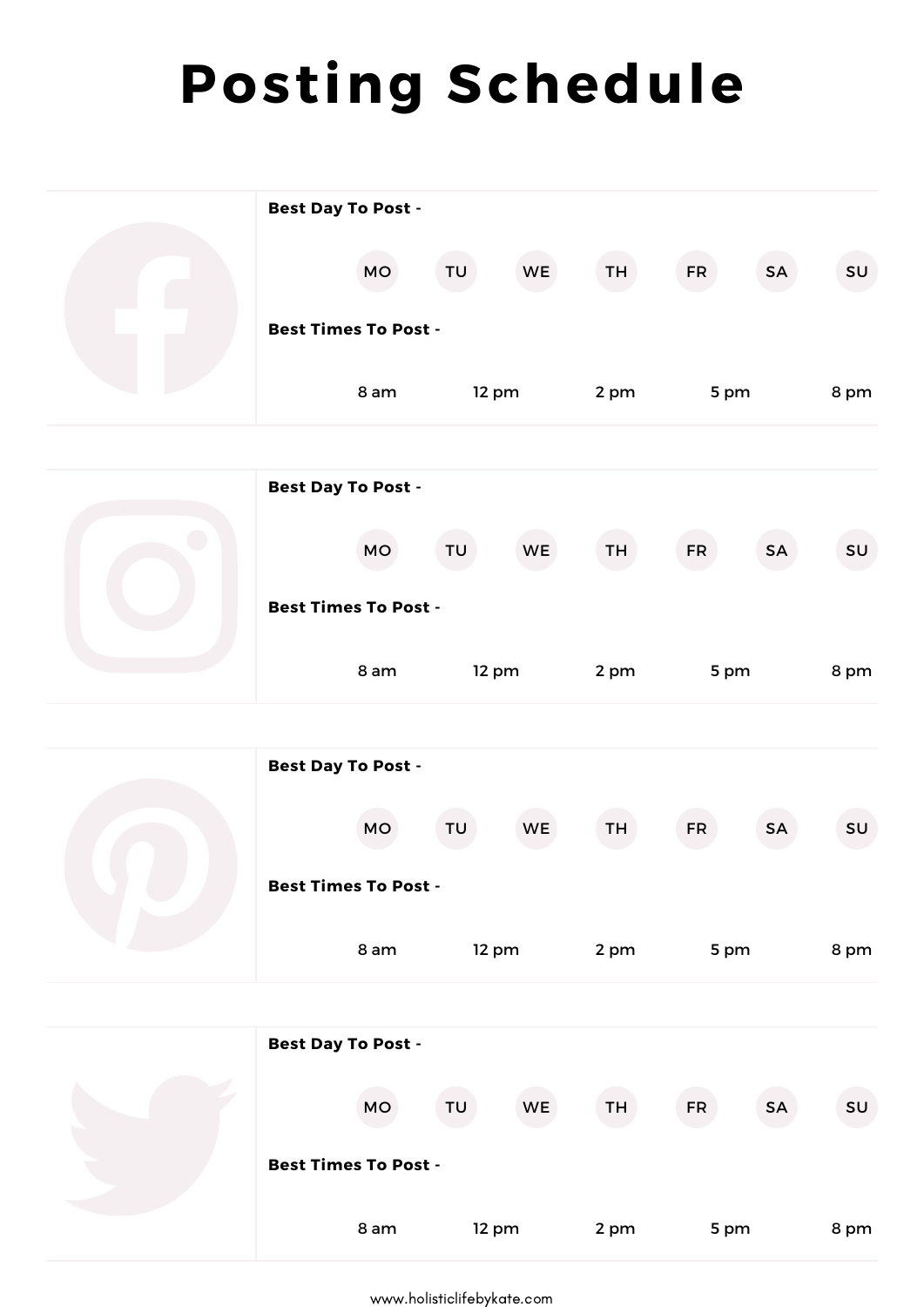#### Social Media Audit

#### CURRENT PLATFORM USED :

#### RESULT FROM THE CURRENT PLATFORM :

| <b>Likes</b> | <b>Shares</b> | <b>Comments</b> | <b>Views</b> |
|--------------|---------------|-----------------|--------------|
|              |               |                 |              |

#### NEW PLATFORMS TO TRY :

REASONS :

#### WHAT CHANGES DO YOU NEED?

ENGAGEMENT ANALYZATION :

www.holisticlifebykate.com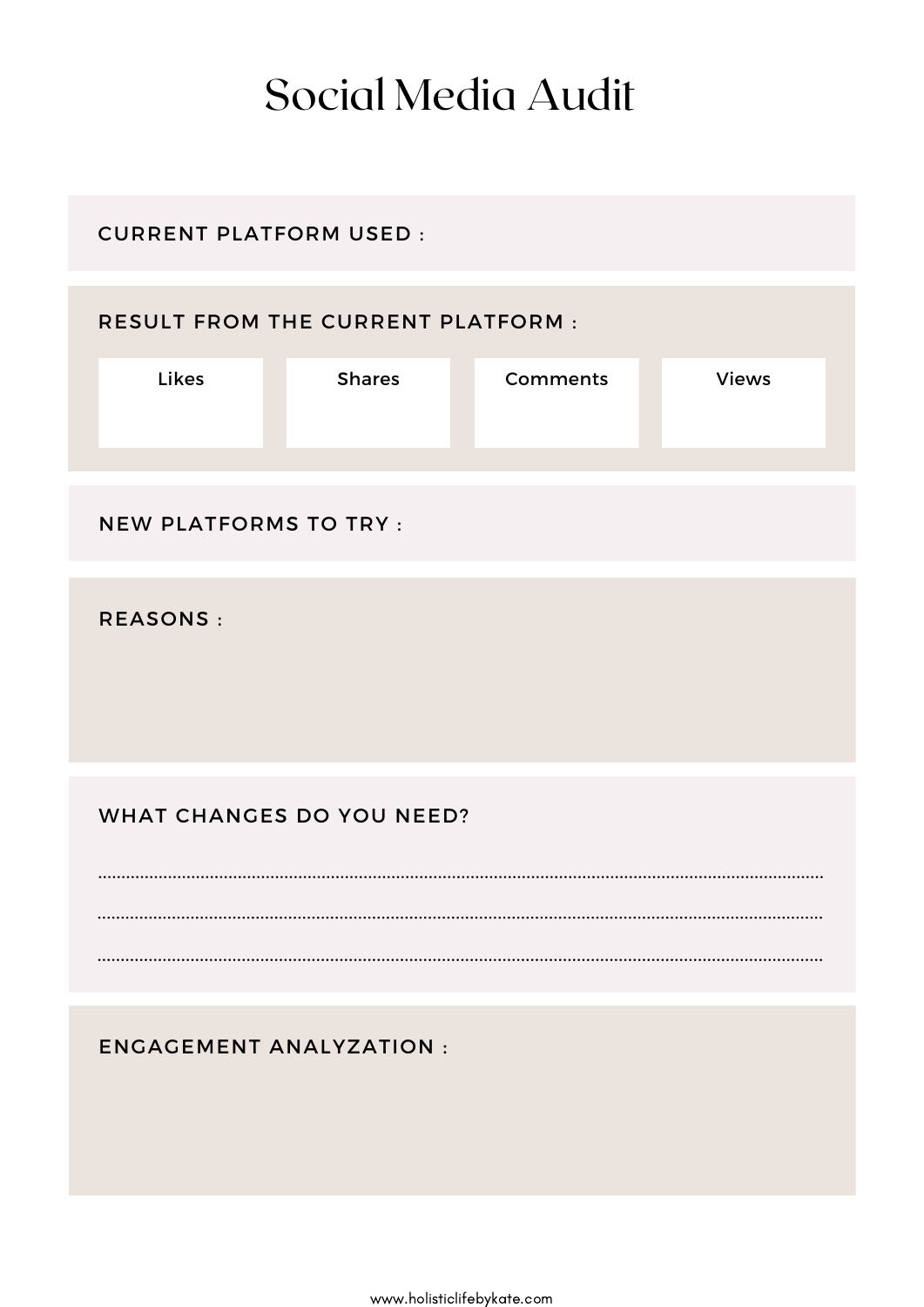## Project Planner

| <b>PROJECT</b> |  |  |
|----------------|--|--|
| TITLE:         |  |  |

| <b>DATE</b>    |  |
|----------------|--|
|                |  |
| <b>DETAILS</b> |  |
|                |  |
|                |  |
|                |  |
|                |  |
|                |  |
|                |  |
|                |  |
|                |  |
|                |  |
|                |  |
|                |  |

TO DO: